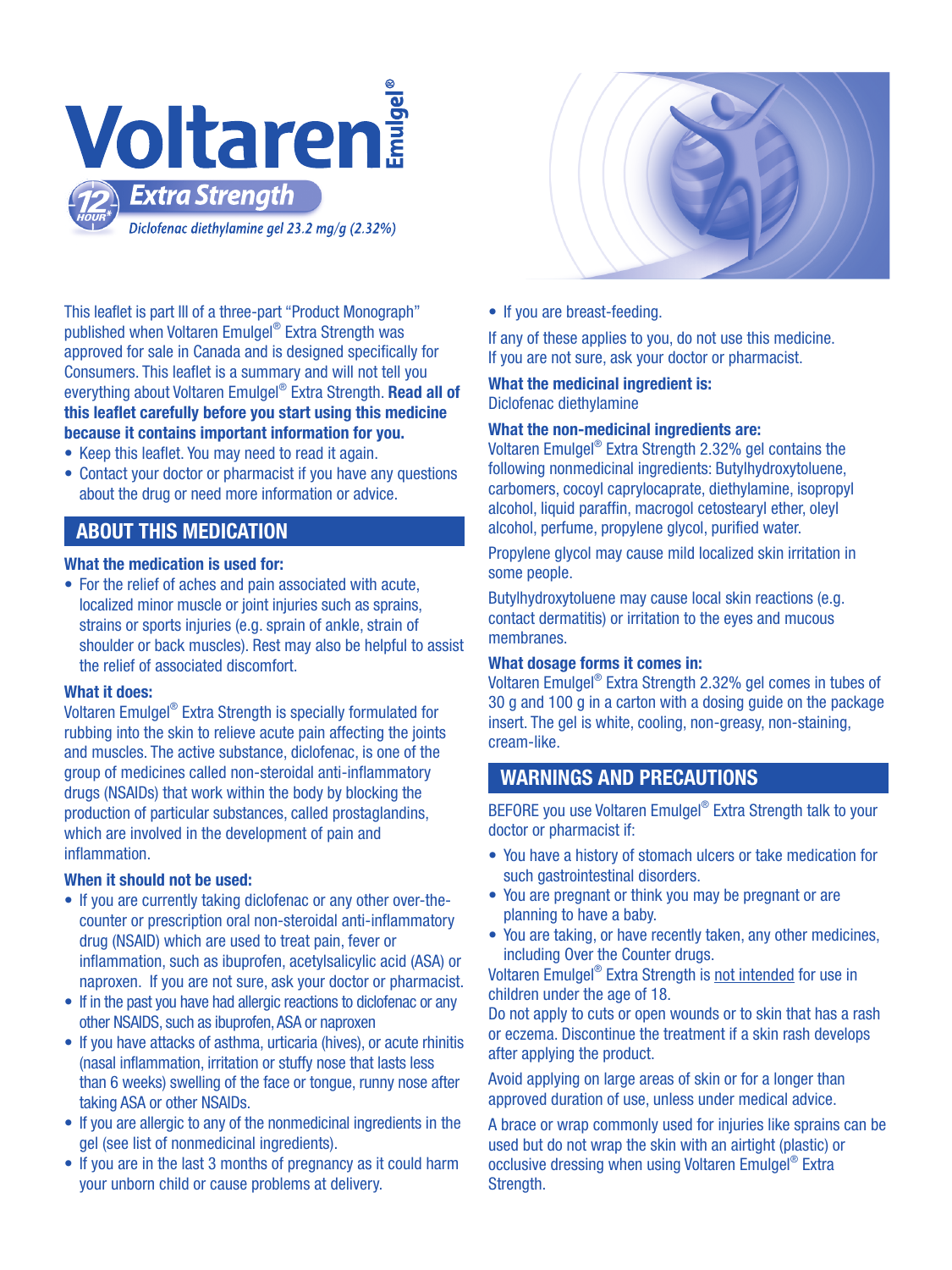In very rare cases, your skin may be more sensitive to sunlight while using this product. Use caution during sun exposure or when using tanning booths/sun lamps. Possible signs are sunburn with itching, swelling and blistering.

Be careful not to get it in your eyes. If this happens, rinse your eyes well with clean water and tell a doctor or a pharmacist.

Voltaren Emulgel® Extra Strength is for EXTERNAL USE ONLY.

Do not use it in the mouth, vaginal or anal areas. Never swallow it.

# INTERACTIONS WITH THIS MEDICATION

 ulcers, gastroesophageal disease or to control excess acidity. Check with your doctor or pharmacist if you are taking any other NSAIDs (e.g. ibuprofen, acetylsalicylic acid or naproxen) or anticoagulants (blood thinners), high blood pressure medication, oral anti-diabetic agents, fluoroquinolone antibiotics (i.e., ofloxacin) or are taking medication for peptic If you suspect a drug interaction, notify your doctor or pharmacist.

## PROPER USE OF THIS MEDICATION

#### Usual dose:

### Voltaren Emulgel® Extra Strength

For adults between 18 to 65 years:

- Apply 2 g of gel 2 times a day (morning and evening) on the painful area.
- The amount of gel applied (2 g for each application) should be measured using the dosing guide provided below. For each application the gel should be squeezed from the tube and measured up to the 2 g line on the dosing quide.

#### Dosing Guide:

Use the below measurement as a visual guide.

• 1 application is 2 q of product.

#### $0 g$  2 g

- Do not use more than 4 g per day.
- Tubes: before first use, unscrew and remove the cap. Use the reverse side of the cap to remove the seal from the tube.
- Gently squeeze out a small amount of gel from the tube and apply to the painful or swollen area, slowly rubbing into the skin. You may notice a slight cooling effect when you rub the gel in.

• Wash your hands after rubbing in Voltaren Emulgel<sup>®</sup> Extra Strength to avoid accidental contact with the mouth and eyes, unless of course they are the site being treated.

The gel should not be used for more than 7 days for muscle and joint injuries unless recommended by a doctor. Talk to your doctor if your condition does not improve within 7 days, or if it gets worse.

#### Overdose:

In case of drug overdose, contact a health care practitioner, hospital emergency department or regional Poison Control Centre immediately, even if there are no symptoms.

If you use more gel than you should wipe off the surplus gel with a tissue.

If you or a child accidentally swallows the gel, contact your doctor immediately.

#### Missed Dose:

If you miss applying Voltaren Emulgel® Extra Strength at the correct time, apply it when you remember and then next apply it at the usual time. Do not apply a double quantity.

### INSTRUCTIONS ON HOW TO OPEN THE TUBE



- 1. Take the lid off the tube. Open the safety seal by firmly pressing the indent on the outside of the lid onto the starshaped seal on the tube.
- 2. Firmly turn the lid to remove the safety seal.
- 3. Do not open the safety seal with scissors or other sharp objects.
- 4. After use, put the cap back on the end of the tube and store in an upright position.

# SIDE EFFECTS AND WHAT TO DO ABOUT THEM

Itching, reddening or slight irritation of the skin are common after use of Voltaren Emulgel® Extra Strength. These symptoms are usually mild, passing and harmless. If you are concerned, tell a doctor or pharmacist.

Discontinue the treatment if a skin rash develops after applying the product.